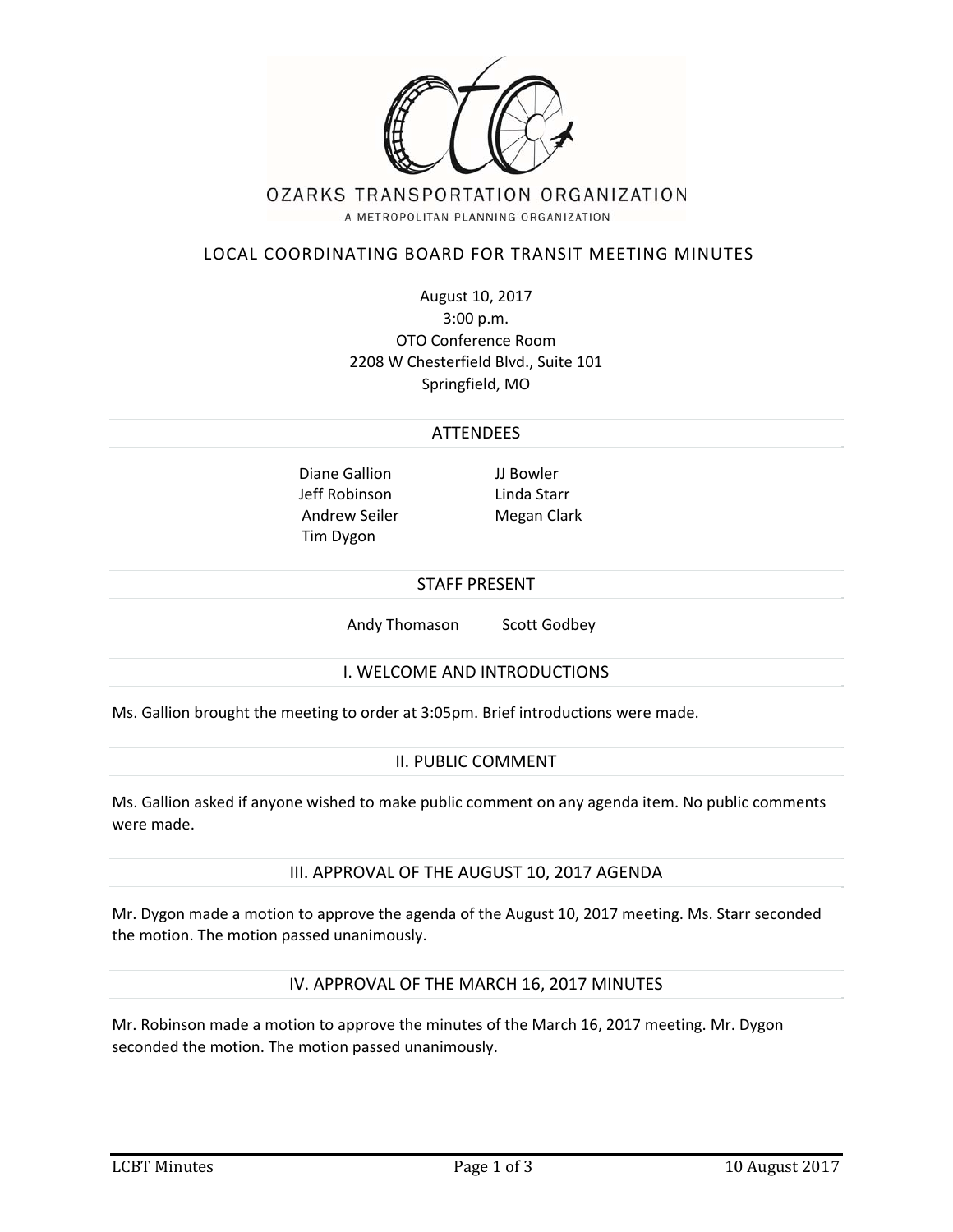### **a) Vehicle Purchases**

Mr. Thomason reported that vehicles awarded in June 2016 had been ordered. The vehicles awarded during the December 2016 meeting are still under review by FTA.

# VI. NEW BUSINESS

### **b) Ozark Area Transit Providers Brochure**

Mr. Thomason reported he wanted to give the group a second opportunity to review the brochure before it was printed. Ms. Gallion and Ms. Clark gave feedback concerning typos and content. The group generally believed the new brochure had a lighter feel and was more appealing. Mr. Thomason said he had copied an older design of the brochure. Some members also expressed concern about some text that was cut off at the bottom of the page. Mr. Thomason said he intended to have the brochures printed "full‐bleed" so the text would be visible.

The was some discussion about the quantity Mr. Thomason should print. Mr. Thomason proposed 200. Ms. Gallion expressed a desire to have 200 herself. Mr. Robinson said he could use 100. Ms. Bowler said she might take 20 for her office. Mr. Thomason said he would discuss the overall printing budget with Ms. Fields.

### **c) Program Management Plan**

Mr. Thomason reported that it was time to update the Program Management Plan (PMP) for the 5310 program. This is simply a continuation of the effort to update the Transit Coordination Plan (TCP). The PMP is our agreed upon method for distributing 5310 funds. It provides transparency and allows the public to understand how to apply for funds. The PMP update process should be straight forward for three reasons: (1) the fundamental relationship between MoDOT, CU, and OTO is not changing, (2) the FAST Act did not modify the 5310 program, and (3) the TCP only proposed changing scoring criteria to better target vehicle awards.

Mr. Thomason said the TCP  $\frac{1}{10}$  scallincluded four new criteria. He had added those criteria, along with existing criteria, to a new scoring matrix. He wanted to provide more consistency and transparency to the scoring process. The new matrix included aspirational statements (scoring criteria) and a guide to assigning possible points. Ms. Clark, Mr. Robinson, and Ms. Gallion expressed some concern about the new matrix. Mr. Thomason reiterated his openness to change anything he proposed. If the group felt more comfortable with the old matrix format, he would revert to that layout. Mr. Robinson also express some concern about the overall point distribution of the matrix. He said MoDOT's priorities in rural areas is for replacement of existing vehicles. He suggested the current point distribution does not indicate a priority for replacement. Mr. Thomason said weights can be adjusted to better emphasize replacement.

# VII. OTHER BUSINESS

Mr. Thomason said he wanted to address the issue of LCBT membership. Ms. Davis decided to step down, as Thursdays are very busy for her. Ms. Bruton has taken a new job. The committee is currently